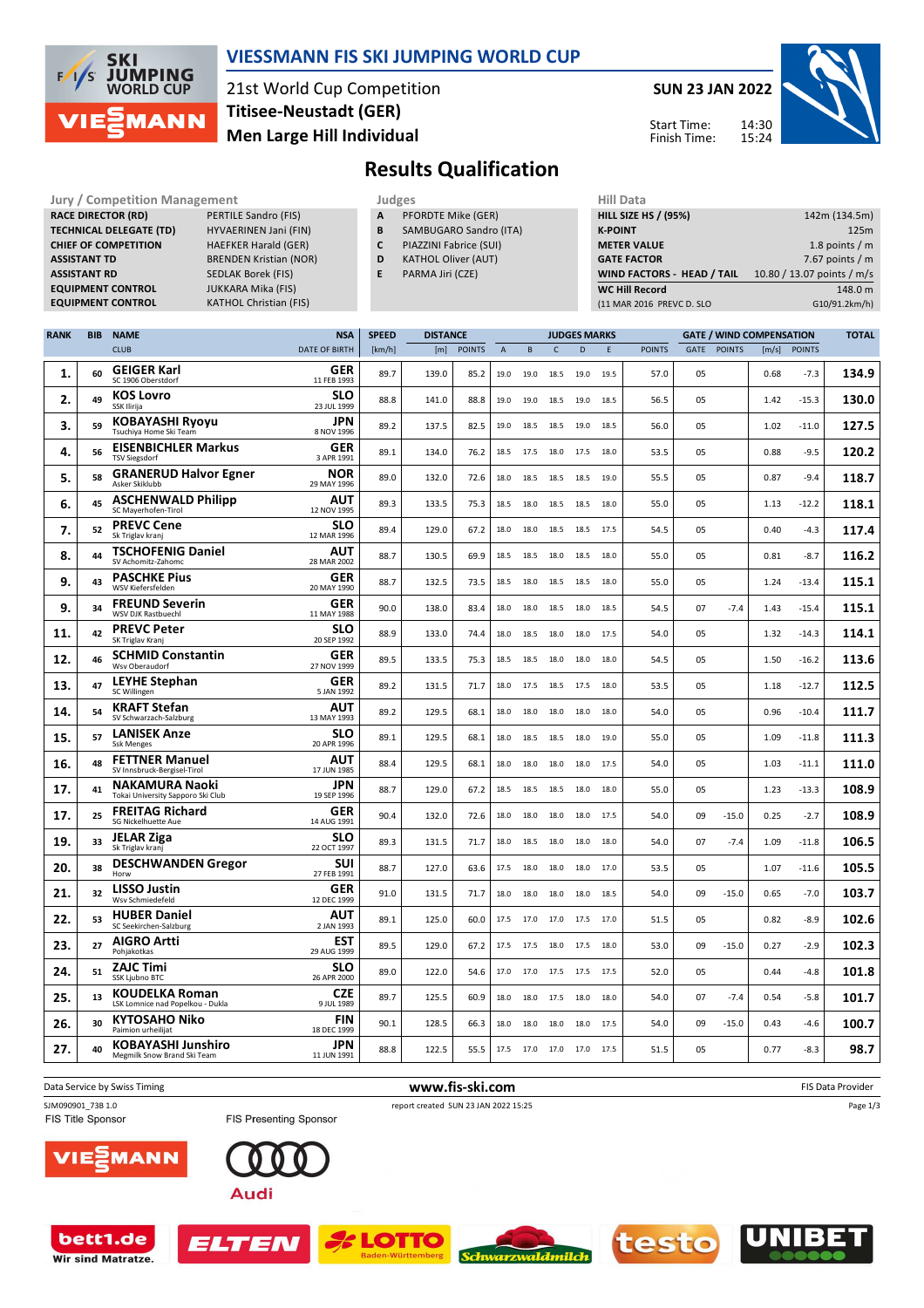

### **VIESSMANN FIS SKI JUMPING WORLD CUP**

21st World Cup Competition **Men Large Hill Individual Titisee-Neustadt (GER)**

**SUN 23 JAN 2022**

Start Time: Finish Time:



## **Results Qualification**

| <b>RANK</b>          | <b>BIB</b>     | <b>NAME</b>                                                   | <b>NSA</b>                | <b>SPEED</b> | <b>DISTANCE</b> |               | <b>JUDGES MARKS</b> |                              |                |      |      |               | <b>GATE / WIND COMPENSATION</b> | <b>TOTAL</b>  |         |               |      |
|----------------------|----------------|---------------------------------------------------------------|---------------------------|--------------|-----------------|---------------|---------------------|------------------------------|----------------|------|------|---------------|---------------------------------|---------------|---------|---------------|------|
|                      |                | <b>CLUB</b>                                                   | <b>DATE OF BIRTH</b>      | [km/h]       | [m]             | <b>POINTS</b> | $\overline{A}$      | B                            | C.             | D    | E    | <b>POINTS</b> | GATE                            | <b>POINTS</b> | [m/s]   | <b>POINTS</b> |      |
| 28.                  | 39             | <b>KLIMOV Evgenii</b><br>Perm / Moscow RGSH Stolica           | <b>RUS</b><br>3 FEB 1994  | 88.9         | 123.5           | 57.3          | 17.5                | 17.0                         | 17.5           | 17.5 | 17.5 | 52.5          | 05                              |               | 1.04    | $-11.2$       | 98.6 |
| 28.                  | 29             | <b>WOLNY Jakub</b><br>LKS Klimczok Bystra                     | POL<br>15 MAY 1995        | 90.0         | 127.0           | 63.6          | 18.0                | 18.0                         | 18.0           | 18.0 | 17.5 | 54.0          | 09                              | $-15.0$       | 0.37    | $-4.0$        | 98.6 |
| 30.                  | 22             | <b>RAIMUND Philipp</b><br>Sc Oberstdorf                       | GER<br>23 JUN 2000        | 90.8         | 125.0           | 60.0          | 17.5                | 17.0                         | 17.5           | 17.5 | 17.5 | 52.5          | 09                              | $-15.0$       | 0.10    | $-1.1$        | 96.4 |
| 31.                  | 6              | <b>BJOERENG Joacim Oedegaard</b><br>Roeykenhopp               | NOR<br>14 DEC 1995        | 89.0         | 120.5           | 51.9          | 17.0                |                              | 17.0 17.5 17.0 |      | 17.5 | 51.5          | 05                              |               | 0.74    | $-8.0$        | 95.4 |
| 32.                  | 3              | <b>KOT Maciei</b><br>AZS Zakopane                             | POL<br>9 JUN 1991         | 89.2         | 122.0           | 54.6          | 17.5                |                              | 17.0 17.0      | 17.5 | 17.5 | 52.0          | 05                              |               | 1.11    | $-12.0$       | 94.6 |
| 33.                  | 50             | <b>SATO Yukiya</b><br>Megmilk Snow Brand Ski Team             | JPN<br>19 JUN 1995        | 88.9         | 120.5           | 51.9          | 17.0                |                              | 16.5 17.0 17.0 |      | 16.5 | 50.5          | 05                              |               | 1.02    | $-11.0$       | 91.4 |
| 34.                  | 28             | SATO Keiichi<br>Megmilk Snow Brand Ski Team                   | JPN<br>27 JUL 1997        | 90.2         | 126.0           | 61.8          | 17.5                | 17.0                         | 17.0           | 17.0 | 17.5 | 51.5          | 09                              | $-15.0$       | 0.65    | $-7.0$        | 91.3 |
| 35.                  | 35             | <b>ITO Daiki</b><br>Megmilk Snow Brand Ski Team               | JPN<br>27 DEC 1985        | 89.0         | 121.0           | 52.8          | 17.5                |                              | 17.5 17.0      | 17.5 | 17.5 | 52.5          | 05                              |               | 1.35    | $-14.6$       | 90.7 |
| 36.                  | 24             | <b>AALTO Antti</b><br>Kiteen Urheilijat                       | <b>FIN</b><br>2 APR 1995  | 90.2         | 122.0           | 54.6          | 17.5                |                              | 17.5 17.5 17.5 |      | 17.0 | 52.5          | 09                              | $-15.0$       | 0.28    | $-3.0$        | 89.1 |
| 37.                  | 11             | <b>MURANKA Klemens</b><br>TS Wisla Zakopane                   | POL<br>31 AUG 1994        | 89.9         | 120.5           | 51.9          | 17.0                | 17.5                         | 17.0           | 17.0 | 17.0 | 51.0          | 07                              | $-7.4$        | 0.61    | $-6.6$        | 88.9 |
| 38.                  | 1              | <b>SIEGEL David</b><br>SV Baiersbronn                         | GER<br>28 AUG 1996        | 89.7         | 116.0           | 43.8          | 16.0                |                              | 16.5 16.5      | 17.0 | 16.5 | 49.5          | 05                              |               | 0.48    | $-5.2$        | 88.1 |
| 39.                  | 23             | <b>ZNISZCZOL Aleksander</b><br>WSS Wisla                      | POL<br>8 MAR 1994         | 90.1         | 120.5           | 51.9          | 17.0                | 17.5                         | 17.0           | 17.5 | 17.5 | 52.0          | 09                              | $-15.0$       | 0.14    | $-1.5$        | 87.4 |
| 40.                  | 36             | <b>AMMANN Simon</b><br><b>SSC Toggenburg</b>                  | <b>SUI</b><br>25 JUN 1981 | 88.9         | 116.5           | 44.7          | 17.0                |                              | 17.0 17.0      | 16.5 | 17.0 | 51.0          | 05                              |               | 0.79    | $-8.5$        | 87.2 |
| 41.                  | 4              | <b>NOUSIAINEN Eetu</b><br>Puijo Ski club                      | <b>FIN</b><br>29 APR 1997 | 89.0         | 117.5           | 46.5          | 17.0                |                              | 17.0 17.0 17.0 |      | 17.5 | 51.0          | 05                              |               | 1.00    | $-10.8$       | 86.7 |
| 42.                  | 26             | <b>BOYD-CLOWES Mackenzie</b><br>Altius Nordic Ski Club        | <b>CAN</b><br>13 JUL 1991 | 90.8         | 119.0           | 49.2          | 17.0                | 17.0                         | 17.0           | 17.0 | 17.0 | 51.0          | 09                              | $-15.0$       | -0.03   | 0.4           | 85.6 |
| 43.                  | 37             | <b>AIGNER Clemens</b><br>SV Innsbruck-Bergisel-Tirol          | AUT<br>2 FEB 1993         | 89.1         | 114.0           | 40.2          | 17.0                |                              | 16.5 17.0      | 17.0 | 16.5 | 50.5          | 05                              |               | 0.52    | $-5.6$        | 85.1 |
| 44.                  | 55             | <b>HOERL Jan</b><br>SC Bischofshofen                          | AUT<br>16 OCT 1998        | 88.5         | 115.0           | 42.0          | 16.5                | 16.5                         | 17.0           | 17.0 | 16.5 | 50.0          | 05                              |               | 0.65    | $-7.0$        | 85.0 |
| 45.                  | 21             | <b>PEDERSEN Robin</b><br>Stalkameratene II                    | NOR<br>31 AUG 1996        | 90.5         | 116.0           | 43.8          | 17.0                |                              | 17.5 17.0 17.0 |      | 17.0 | 51.0          | 09                              | $-15.0$       | $-0.36$ | 4.7           | 84.5 |
| 46.                  | 18             | STEKALA Andrzej<br>Azs Zakopane                               | POL<br>30 JUN 1995        | 89.9         | 115.5           | 42.9          | 17.0                |                              | 17.0 17.0 17.0 |      | 17.0 | 51.0          | 07                              | $-7.4$        | 0.55    | $-5.9$        | 80.6 |
| 47.                  | 8              | <b>MALTSEV Kevin</b><br>Elva Skiclub                          | <b>EST</b><br>4 JUL 2000  | 88.6         | 111.0           | 34.8          | 16.5                | 16.5                         | 16.5           | 16.5 | 15.5 | 49.5          | 05                              |               | 0.56    | $-6.0$        | 78.3 |
| 48.                  | 15             | <b>RINGEN Sondre</b><br><b>Baekkelagets SK</b>                | NOR<br>9 OCT 1996         | 89.3         | 110.0           | 33.0          | 16.5                | 16.5                         | 16.0           | 16.5 | 16.0 | 49.0          | 07                              | $-7.4$        | 0.19    | $-2.1$        | 72.5 |
| 49.                  | 17             | <b>CECON Francesco</b><br>BACHMANN SPORT COLLEGE S.S.D. A R.L | ITA<br>13 NOV 2001        | 89.6         | 108.0           | 29.4          | 16.0                | 16.0                         | 16.0           | 16.0 | 16.0 | 48.0          | 07                              | $-7.4$        | 0.14    | $-1.5$        | 68.5 |
| 50.                  | 19             | <b>BRESADOLA Giovanni</b><br>C.S. ESERCITO                    | ITA<br>17 FEB 2001        | 89.5         | 109.0           | 31.2          | 16.0                |                              | 16.5 16.0      | 16.5 | 16.5 | 49.0          | 07                              | $-7.4$        | 0.55    | $-5.9$        | 66.9 |
| <b>Not Qualified</b> |                |                                                               |                           |              |                 |               |                     |                              |                |      |      |               |                                 |               |         |               |      |
| 51.                  |                | <b>PILCH Tomasz</b><br>WSS Wisla                              | POL<br>20 OCT 2000        | 88.8         | 103.5           | 21.3          |                     | 14.5 14.5 14.5 14.5 14.5     |                |      |      | 43.5          | 05                              |               | 0.50    | $-5.4$        | 59.4 |
| 52.                  | 12             | <b>BAZHENOV Aleksandr</b><br>Zdushor ZVS CSP                  | <b>RUS</b><br>13 JUL 1995 | 89.5         | 105.0           | 24.0          |                     | 16.0 16.0 16.0 15.5 15.5     |                |      |      | 47.5          | 07                              | $-7.4$        | 0.48    | $-5.2$        | 58.9 |
| 53.                  | 20             | <b>IPCIOGLU Fatih Arda</b><br>Tuerkiye Kayak Federasyonu      | TUR.<br>28 SEP 1997       | 89.6         | 101.5           | 17.7          |                     | 16.0 16.0 16.0 16.0 15.5     |                |      |      | 48.0          | 07                              | $-7.4$        | 0.10    | $-1.1$        | 57.2 |
| 54.                  | 10             | <b>POLASEK Viktor</b><br>Nove Mesto-Dukla                     | <b>CZE</b><br>18 JUL 1997 | 89.6         | 103.0           | 20.4          |                     | 16.0  16.0  16.0  16.0  16.0 |                |      |      | 48.0          | 07                              | $-7.4$        | 0.49    | $-5.3$        | 55.7 |
| 55.                  | 14             | <b>DEAN Decker</b><br>Steamboat Springs winter sports clu     | USA<br>8 AUG 2000         | 89.6         | 100.0           | 15.0          | 16.0                | 16.0 16.0 16.0               |                |      | 15.5 | 48.0          | 07                              | $-7.4$        | 0.31    | $-3.3$        | 52.3 |
| 56.                  |                | <b>CINTIMAR Muhammet Irfan</b><br>Tuerkiye Kayak Federasyonu  | <b>TUR</b><br>16 JUL 1997 | 88.5         | 95.5            | 6.9           |                     | 15.5 15.5 15.0 15.0 15.5     |                |      |      | 46.0          | 05                              |               | 0.79    | $-8.5$        | 44.4 |
| 57.                  | $\overline{2}$ | <b>HAMANN Martin</b><br>SG Nickelhuette Aue                   | GER<br>10 APR 1997        | 88.7         | 90.5            | $-2.1$        |                     | 14.5 14.0 13.5 13.5 14.5     |                |      |      | 42.0          | 05                              |               | 0.25    | $-2.7$        | 37.2 |
| 58.                  | 16             | <b>KALINICHENKO Vitaliy</b><br>ShVSM of Ivano-Frankivsk       | <b>UKR</b><br>9 AUG 1993  | 89.2         | 92.5            | 1.5           |                     | 14.5 14.0 14.0 14.0 13.5     |                |      |      | 42.0          | 07                              | $-7.4$        | $-0.06$ | 0.8           | 36.9 |
|                      |                |                                                               |                           |              |                 |               |                     |                              |                |      |      |               |                                 |               |         |               |      |

Data Service by Swiss Timing **and Service by Swiss Timing www.fis-ski.com FIS Data Provider** FIS Data Provider SJM090901\_73B 1.0 report created SUN 23 JAN 2022 15:25<br>FIS Title Sponsor FIS Presenting Sponsor report created SUN 23 JAN 2022 15:25 Page 2/3MANN TE) Audi



ELTEN